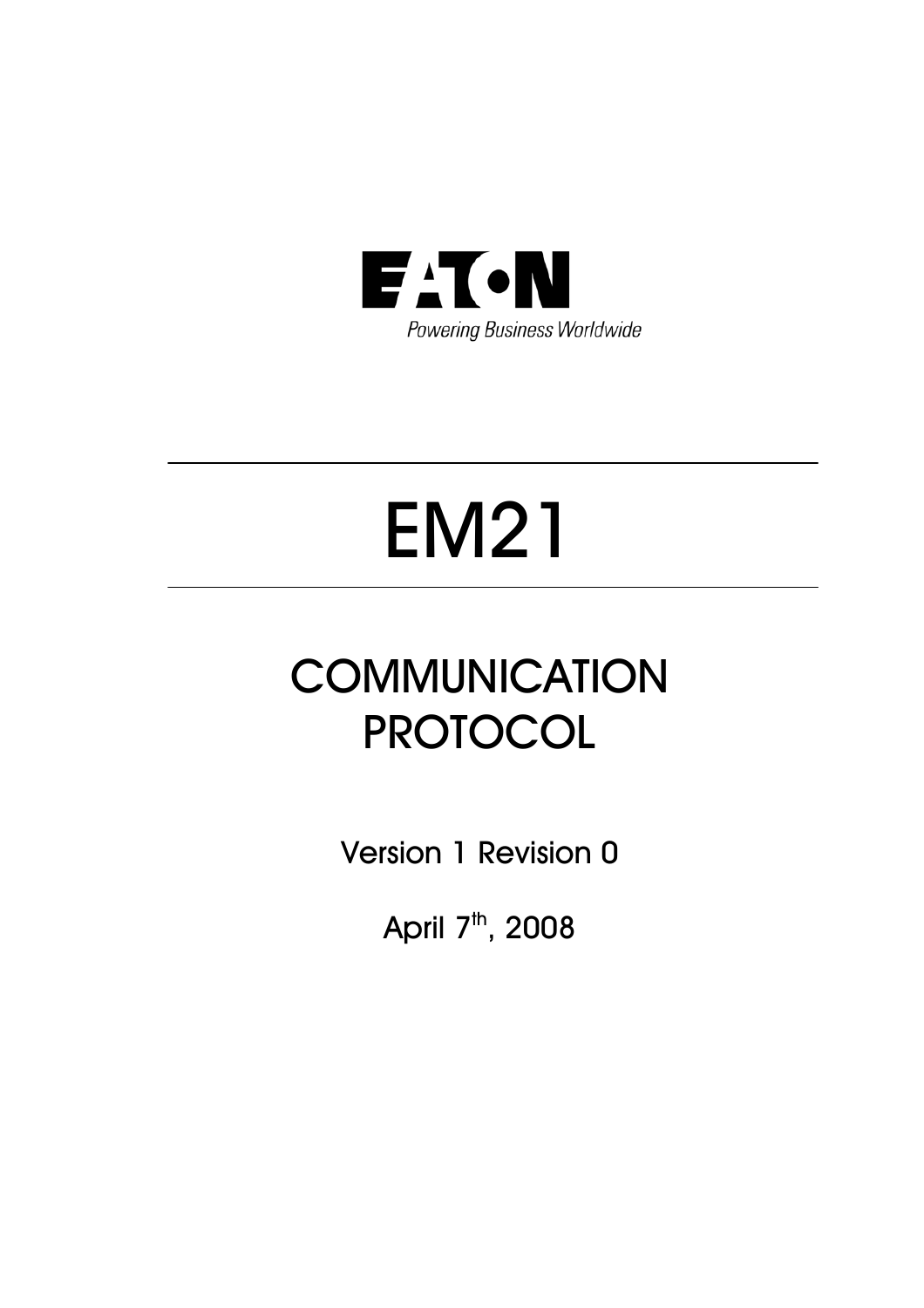### **Index**

| 1.1            |  |
|----------------|--|
| 1.2            |  |
| 1.2.1          |  |
| 1.2.2          |  |
| 1.2.3          |  |
| 1.2.4          |  |
| 1.2.5          |  |
| 1.3            |  |
| 1.3.1          |  |
| 1.3.2          |  |
|                |  |
| $\overline{2}$ |  |
| 2.1            |  |
| 2.1.1          |  |
| 2.2            |  |
| 2.3            |  |
| 2.4            |  |
| 2.5            |  |
| 2.6            |  |
| 2.7            |  |
| 2.7.1          |  |
| 2.7.2          |  |
| 2.7.3          |  |
| 2.7.4          |  |
| 2.7.5          |  |
| 2.76           |  |
| 2.7.7          |  |
| 2.7.8          |  |
| 3              |  |

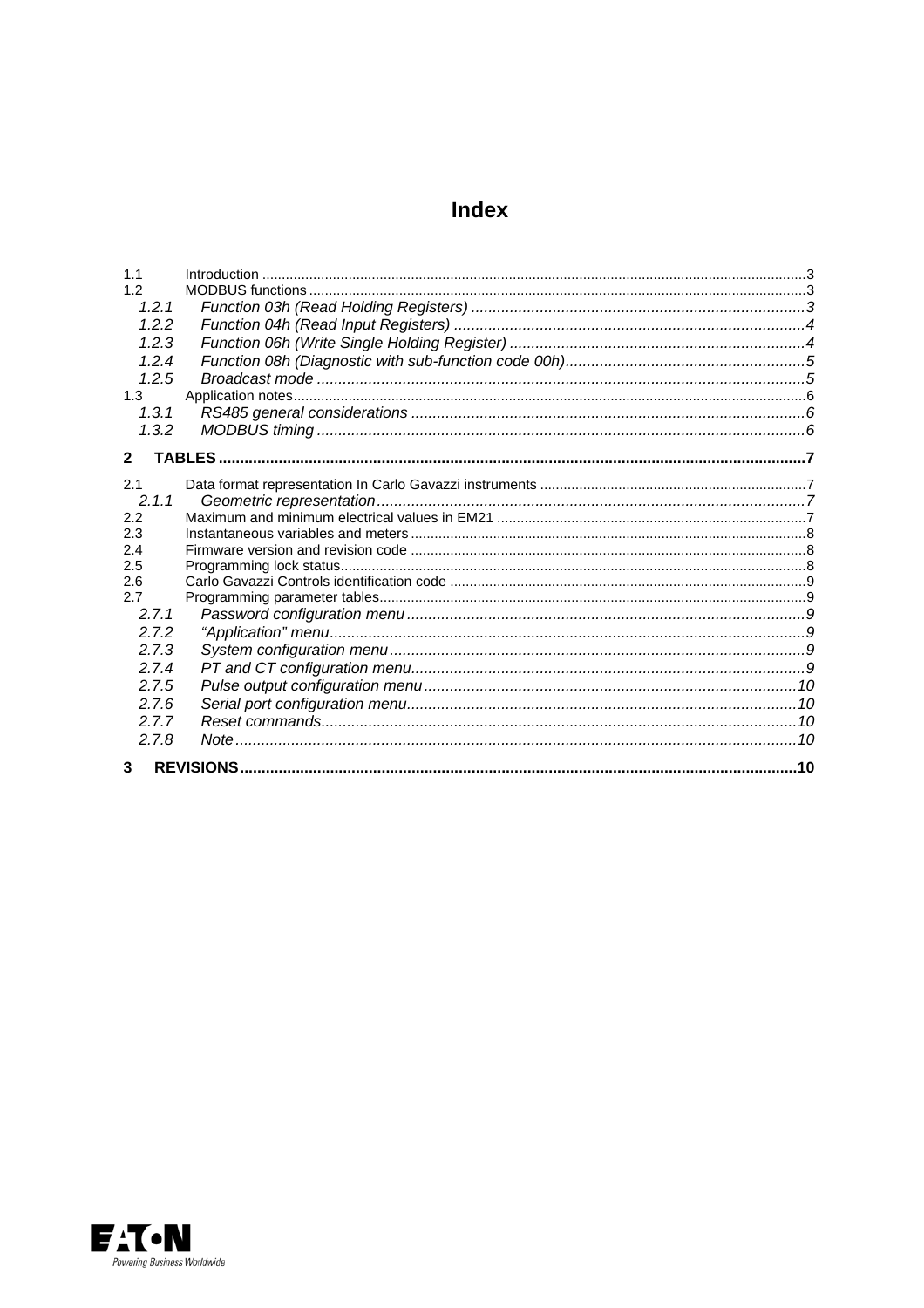#### **1.1 Introduction**

The RS485 serial interface supports the MODBUS/JBUS (RTU) protocol. In this document only the information necessary to read/write from/to EM21 has been reported (not all the parts of the protocol have been implemented).

For a complete description of the MODBUS protocol please refer to the "Modbus Application Protocol V1 1a.pdf" document that is downloadable from the www.modbus.org web site.

#### **1.2 MODBUS functions**

These functions are available on EM21:

- Reading of n "Holding Registers" (code 03h)
- Reading of n "Input Register" (code 04h)
- Writing of one "Holding Registers" (code 06h)
- Diagnostic (code 08h with sub-function code 00h)
- Broadcast mode (writing instruction on address 00h)

#### **IMPORTANT:**

- 1) In this document the "Modbus address" field is indicated in two modes:
	- 1.1) "**Modicom address**": it is the "6-digit Modicom" representation with Modbus function code 04 (Read Input Registers). It is possible to read the same values with function code 03 (Read Holding Registers) replacing the first digit ("3") with the number "4".
	- 1.2) "**Physical address**": it is the "word address" value to be included in the communication frame.
- 2) The functions 03h and 04h have exactly the same effect and can be used indifferently.
- 3) The communication parameters are to be set according to the configuration of the instrument (refer to EM21 instruction manual)

#### 1.2.1 Function 03h (Read Holding Registers)

This function is used to read the contents of a contiguous block of holding registers (word). The Request frame specifies the starting register address and the number of registers to be read. It is possible to read maximum 11 registers (words) with a single request, when not differently specified.

The register data in the response message are packed as two bytes per register (word), with the binary contents right justified within each byte. For each register, the first byte contains the high order bits (MSB) and the second contains the low order bits (LSB).

Request frame

| <b>Description</b>             | Lenath  | Value               | <b>Note</b>          |
|--------------------------------|---------|---------------------|----------------------|
| Physical address               | byte    | 1 to F7h (1 to 247) |                      |
| Function code                  | byte    | 03h                 |                      |
| Starting address               | 2 bytes | 0000h to FFFFh      | Byte order: MSB, LSB |
| Quantity of registers (N word) | 2 bytes | 1 to 10h (1 to 11)  | Byte order: MSB, LSB |
| <b>CRC</b>                     | 2 bvtes |                     |                      |

#### Response frame (correct action)

| <b>Description</b>          | Lenath        | Value               | <b>Note</b>          |
|-----------------------------|---------------|---------------------|----------------------|
| Physical address            | byte          | 1 to F7h (1 to 247) |                      |
| Function code               | byte          | 03h                 |                      |
| Quantity of requested bytes | byte          | N word $*$ 2        |                      |
| Register value              | $N^*$ 2 bytes |                     | Byte order: MSB, LSB |
| <b>CRC</b>                  | 2 bvtes       |                     |                      |

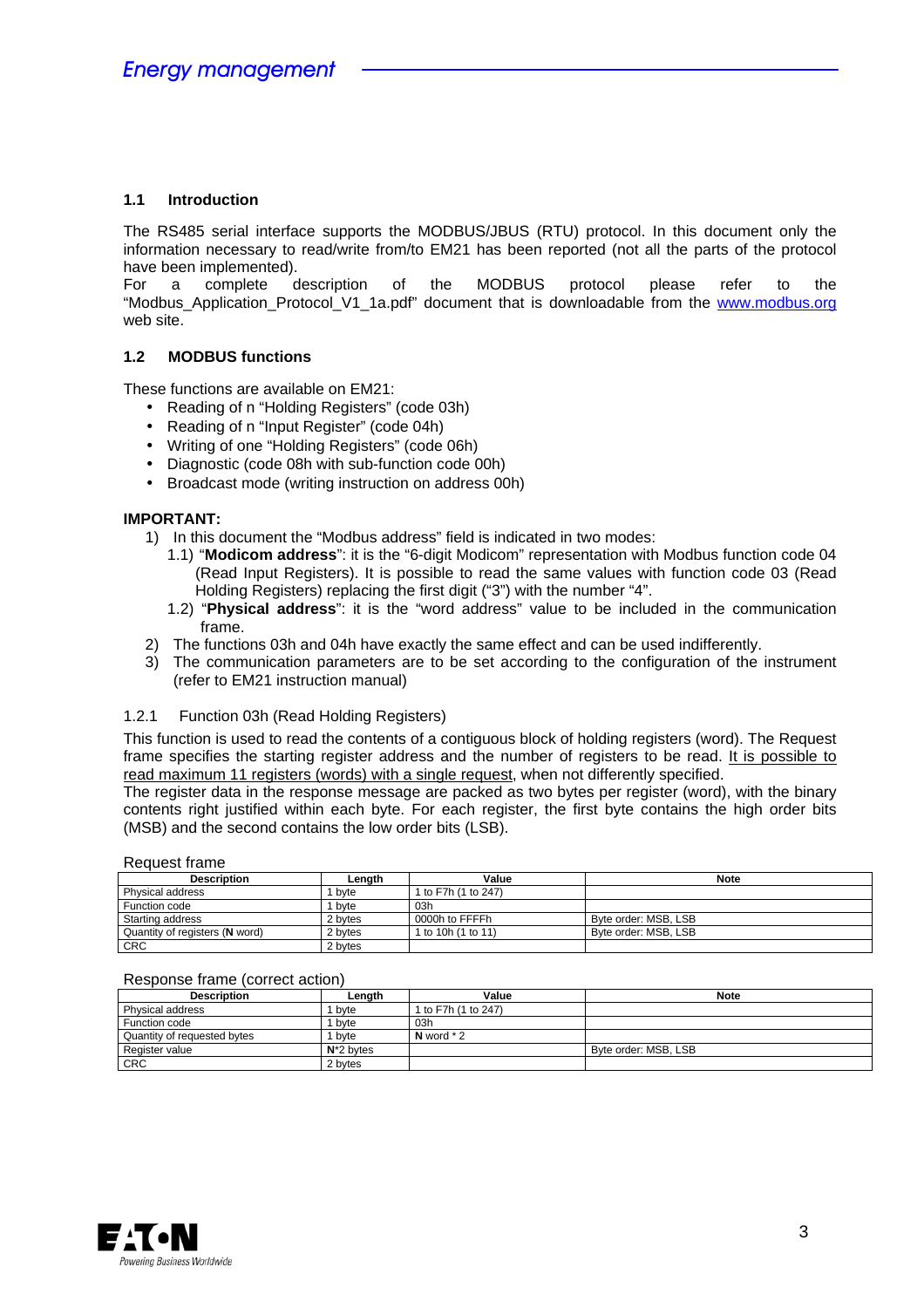#### Response frame (incorrect action)

| Description      | Lenath  | Value                         | <b>Note</b>               |
|------------------|---------|-------------------------------|---------------------------|
| Physical address | byte    | 1 to F7h (1 to 247)           | Possible exception :      |
| Function code    | bvte    | 83h                           | 01h: illegal function     |
| Exception code   | byte    | 01h, 02h, 03h, 04h (see note) | 02h: illegal data address |
| <b>CRC</b>       | 2 bytes |                               | 03h: illegal data value   |
|                  |         |                               | 04h: slave device failure |

#### 1.2.2 Function 04h (Read Input Registers)

This function code is used to read the contents of a contiguous block of input registers (word). The Request frame specifies the starting register address and the number of registers to be read. It is possible to read maximum 11 register (word) with a single request, when not differently specified. The register data in the response message are packed as two bytes per register (word), with the binary contents right justified within each byte. For each register, the first byte contains the high order bits (MSB) and the second contains the low order bits (LSB).

#### Request frame

| <b>Description</b>             | Lenath  | Value               | <b>Note</b>          |
|--------------------------------|---------|---------------------|----------------------|
| Physical address               | bvte    | 1 to F7h (1 to 247) |                      |
| Function code                  | byte    | 04h                 |                      |
| Starting address               | 2 bytes | O000h to FFFFh      | Byte order: MSB, LSB |
| Quantity of registers (N word) | 2 bytes | 1 to 10h (1 to 11)  | Byte order: MSB, LSB |
| <b>CRC</b>                     | 2 bytes |                     |                      |

#### Response frame (correct action)

| <b>Description</b>          | Lenath        | Value               | <b>Note</b>          |
|-----------------------------|---------------|---------------------|----------------------|
| Physical address            | byte          | 1 to F7h (1 to 247) |                      |
| Function code               | byte          | 04h                 |                      |
| Quantity of requested bytes | byte          | N word $*$ 2        |                      |
| Register value              | $N^*$ 2 bytes |                     | Byte order: MSB, LSB |
| <b>CRC</b>                  | 2 bytes       |                     |                      |

#### Response frame (incorrect action)

| <b>Description</b>    | Lenath  | Value                | <b>Note</b>               |  |
|-----------------------|---------|----------------------|---------------------------|--|
| Physical address      | byte    | 1 to F7h (1 to 247)  | Possible exception :      |  |
| Function code         | byte    | 84h                  | 01h: illegal function     |  |
| <b>Exception code</b> | bvte    | l 01h. 02h. 03h. 04h | 02h: illegal data address |  |
| <b>CRC</b>            | 2 bytes |                      | 03h: illegal data value   |  |
|                       |         |                      | 04h: slave device failure |  |

#### 1.2.3 Function 06h (Write Single Holding Register)

This function code is used to write a single holding register. The Request frame specifies the address of the register (word) to be written and its content.

The correct response is an echo of the request, returned after the register content has been written.

#### Request frame

| <b>Description</b> | Lenath  | Value               | <b>Note</b>          |
|--------------------|---------|---------------------|----------------------|
| Physical address   | byte    | 1 to F7h (1 to 247) |                      |
| Function code      | byte    | 06h                 |                      |
| Starting address   | 2 bytes | 0000h to FFFFh      | Byte order: MSB, LSB |
| Register value     | 2 bytes | 0000h to FFFFh      | Byte order: MSB, LSB |
| <b>CRC</b>         | 2 bytes |                     |                      |

#### Response frame (correct action)

| <b>Description</b> | Lenath  | Value               | <b>Note</b>          |
|--------------------|---------|---------------------|----------------------|
| Physical address   | byte    | 1 to F7h (1 to 247) |                      |
| Function code      | byte    | 06h                 |                      |
| Starting address   | 2 bvtes | 0000h to FFFFh      | Byte order: MSB, LSB |
| Register value     | 2 bvtes | 0000h to FFFFh      | Byte order: MSB, LSB |
| <b>CRC</b>         | 2 bvtes |                     |                      |

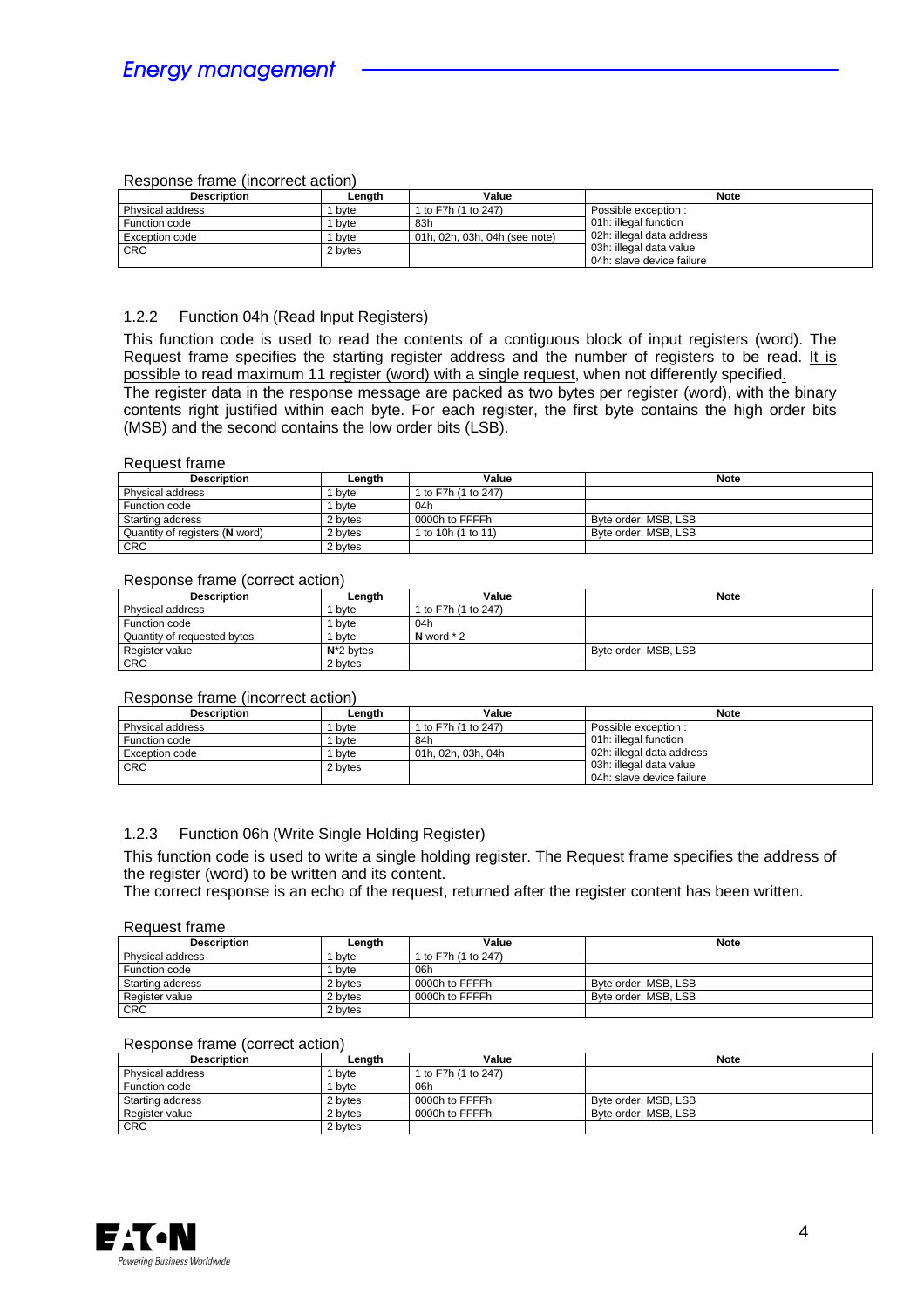#### Response frame (incorrect action)

| Description      | Lenath  | Value               | <b>Note</b>               |
|------------------|---------|---------------------|---------------------------|
| Physical address | byte    | 1 to F7h (1 to 247) | Possible exception :      |
| Function code    | byte    | 86h                 | 01h: illegal function     |
| Exception code   | bvte    | 01h, 02h, 03h, 04h  | 02h: illegal data address |
| <b>CRC</b>       | 2 bytes |                     | 03h: illegal data value   |
|                  |         |                     | 04h: slave device failure |

#### 1.2.4 Function 08h (Diagnostic with sub-function code 00h)

MODBUS function 08h provides a series of tests to check the communication system between a client (Master) device and a server (Slave), or to check various internal error conditions in a server. EM24-DIN supports only 0000h sub-function code (Return Query Data). With this sub-function the data passed in the request data field is to be returned (looped back) in the response. The entire response message should be identical to the request.

#### Request frame

| <b>Description</b> | Lenath        | Value               | <b>Note</b>          |
|--------------------|---------------|---------------------|----------------------|
| Physical address   | byte          | 1 to F7h (1 to 247) |                      |
| Function code      | bvte          | 08h                 |                      |
| Sub-function       | 2 bytes       | 0000h               |                      |
| Data (N word)      | $N^*$ 2 bytes | Data                | Byte order: MSB, LSB |
| <b>CRC</b>         | 2 bytes       |                     |                      |

#### Response frame (correct action)

| <b>Description</b> | Lenath        | Value              | <b>Note</b>          |
|--------------------|---------------|--------------------|----------------------|
| Physical address   | byte          | 1 to F7 (1 to 247) |                      |
| Function code      | bvte          | 08h                |                      |
| Sub-function       | 2 bytes       | 0000h              |                      |
| Data (N word)      | $N^*$ 2 bytes | Data               | Byte order: MSB, LSB |
| <b>CRC</b>         | 2 bytes       |                    |                      |

#### Response frame (incorrect action)

| Description           | Lenath  | Value               | <b>Note</b>               |  |  |  |
|-----------------------|---------|---------------------|---------------------------|--|--|--|
| Physical address      | byte    | 1 to F7h (1 to 247) | Possible exception :      |  |  |  |
| Function code         | byte    | 88h                 | 01h: illegal function     |  |  |  |
| <b>Exception code</b> | bvte    | 01h. 02h. 03h. 04h  | 02h: illegal data address |  |  |  |
| <b>CRC</b>            | 2 bytes |                     | 03h: illegal data value   |  |  |  |
|                       |         |                     | 04h: slave device failure |  |  |  |

#### 1.2.5 Broadcast mode

In broadcast mode the master can send a request (command) to all the slaves. No response is returned to broadcast requests sent by the master. It is possible to send the broadcast message only with function code 06h using address 00h.

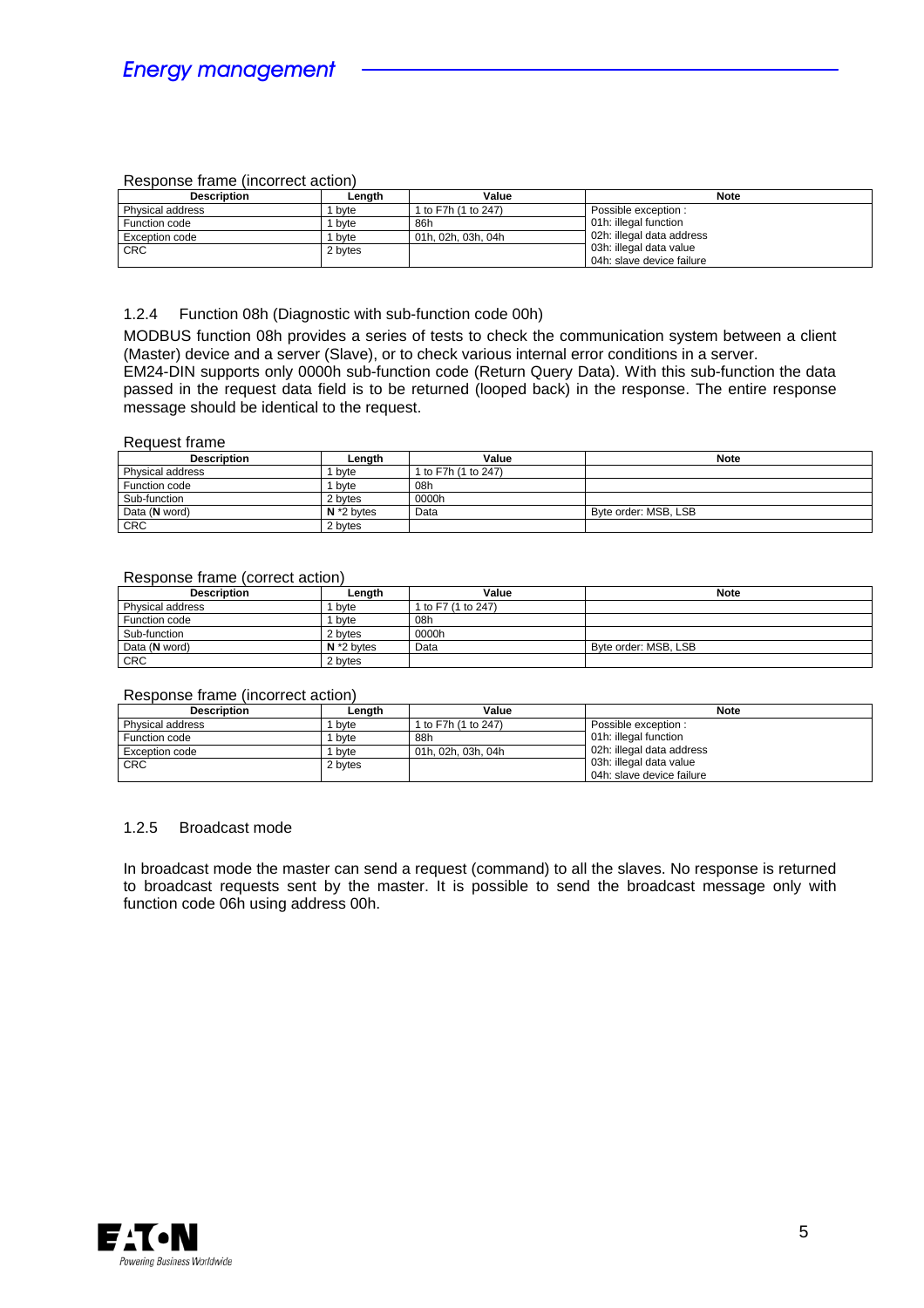#### **1.3 Application notes**

#### 1.3.1 RS485 general considerations

- 1. To avoid errors due to the signal reflections or line coupling, it is necessary to terminate the bus at the beginning and at the end (inserting a 120 ohm 1/2W 5% resistor between line B and A in the last instrument and in the Host interface).
- 2. The network termination is necessary even in case of point-to-point connection and/or of short distances.
- 3. For connections longer than 1000m or if in the network there are more than 160 instruments (with 1/5 unit load as used in EM21 interface), a signal repeater is necessary.
- 4. For bus connection it is suggested to use an AWG24 balanced pair cable and to add a third wire for GND connection. Connect GND to the shield if a shielded cable is used.
- 5. The GND is to be connected to ground only at the host side.
- 6. If an instrument does not answer within the "max answering time", it is necessary to repeat the query. If the instrument does not answer after 2 or 3 consecutive queries, it is to be considered as not connected, faulty or reached with a wrong address. The same consideration is valid in case of CRC errors or incomplete response frames.

#### 1.3.2 MODBUS timing



Fig. 1 : 2-wire timing diagram

| Timing characteristics of reading function:            | msec    |
|--------------------------------------------------------|---------|
| T response: Max answering time                         | 500ms   |
| T response: Typical answering time                     | 40ms    |
| T delay: Minimum time before a new query               | 3,5char |
| T null: Max interruption time during the request frame | 2,5char |

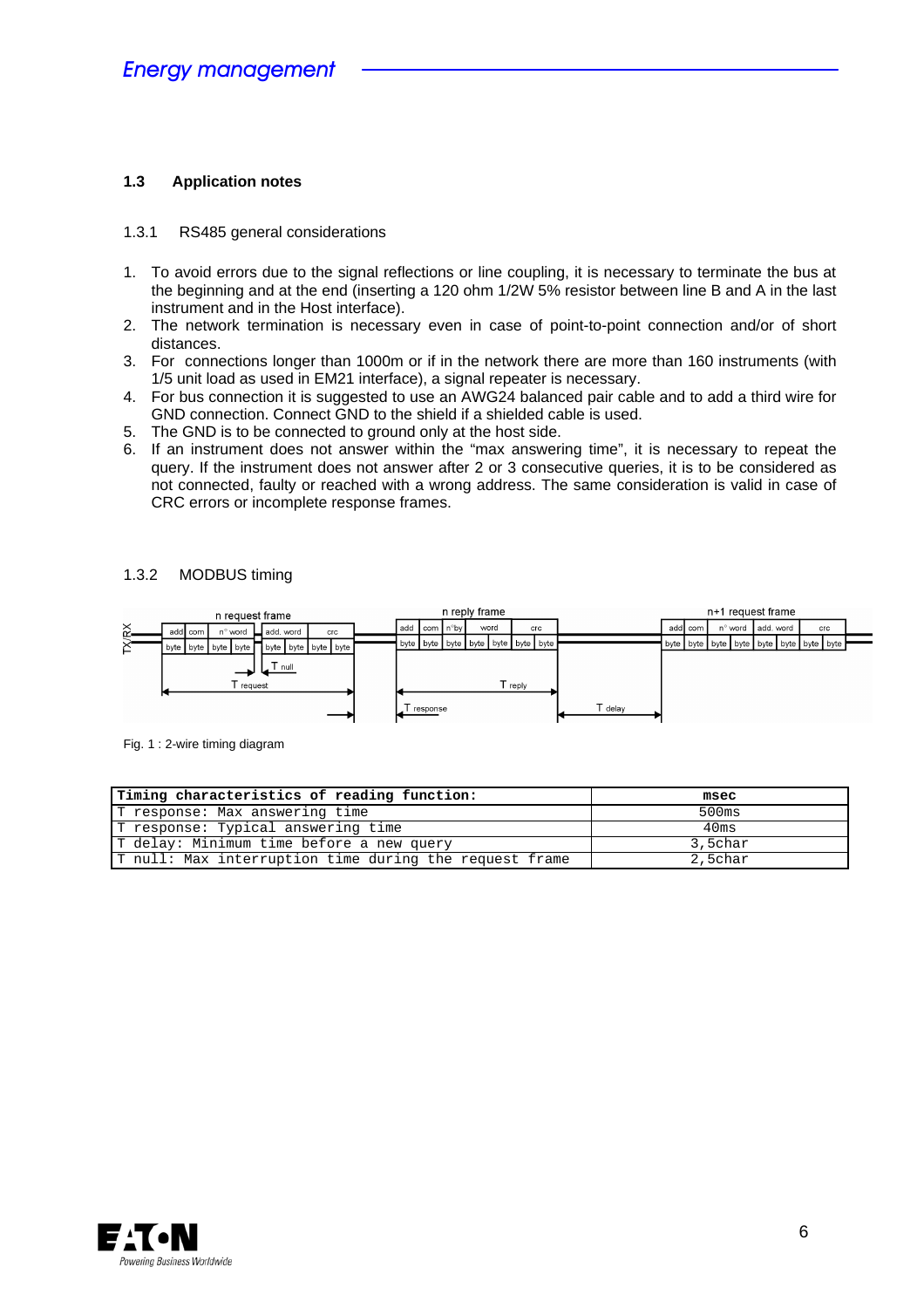# **2 TABLES**

#### **2.1 Data format representation In Carlo Gavazzi instruments**

The variables are represented by integers or floating numbers, with 2's complement notation in case of "signed" format, using the following:

| Format     | IEC data type | Description                         | Bits | Range                                                                        |
|------------|---------------|-------------------------------------|------|------------------------------------------------------------------------------|
| INT16      | INT           | Integer                             | 16   | $-32768$ 32767                                                               |
| UINT16     | <b>UINT</b>   | Unsigned integer                    | 16   | 0.0.65535                                                                    |
| INT32      | <b>DINT</b>   | Double integer                      | 32   | 251<br>$-2^{3}$                                                              |
| UINT32     | <b>UDINT</b>  | Unsigned double int                 | 32   | $2^{32} - 1$                                                                 |
| UINT64     | ULINT         | Unsigned long integer               | 64   | $2^{64} - 1$                                                                 |
| IEEE754 SP |               | Single-precision floating-<br>point | 32   | $-(1+[1 -2^{-23}])\times 2^{127}$ $\overline{\phantom{1}}\phantom{1}2^{128}$ |
|            |               |                                     |      |                                                                              |

For all the formats the byte order (inside the single word) is MSB->LSB. In INT32, UINT32 and UINT64 formats, the word order is LSW-> MSW.

#### 2.1.1 Geometric representation

According to the signs of the power factor , the active power P and the reactive power Q, it is possible to obtain a geometric representation of the power vector, as indicated in the drawing below, according to EN 60253-23:



- a = Exported active power
- b = Imported active power
- c = Imported reactive power
- d = Exported reactive power

Fig. 2 : Geometric Representation

#### **2.2 Maximum and minimum electrical values in EM21**

The maximum electrical input values are reported in the following table. If the input is above the maximum value the display shows "----".

|                 |           | AV5 input option |           | AV6 input option |
|-----------------|-----------|------------------|-----------|------------------|
|                 | Max value | Min value        | Max value | Min value        |
| $VL-N$          | 485V      |                  | 150V      |                  |
| $VI - I$        | 840V      |                  | 260V      |                  |
| Α               | 6.5A      |                  | 6.5A      |                  |
| VT              | 6000      |                  | 6000      |                  |
| CT <sub>1</sub> | 60000     |                  | 60000     |                  |

Table 2.1-1

The overflow indication "----" is displayed when the MSB value of the relevant variable is 7FFFh.

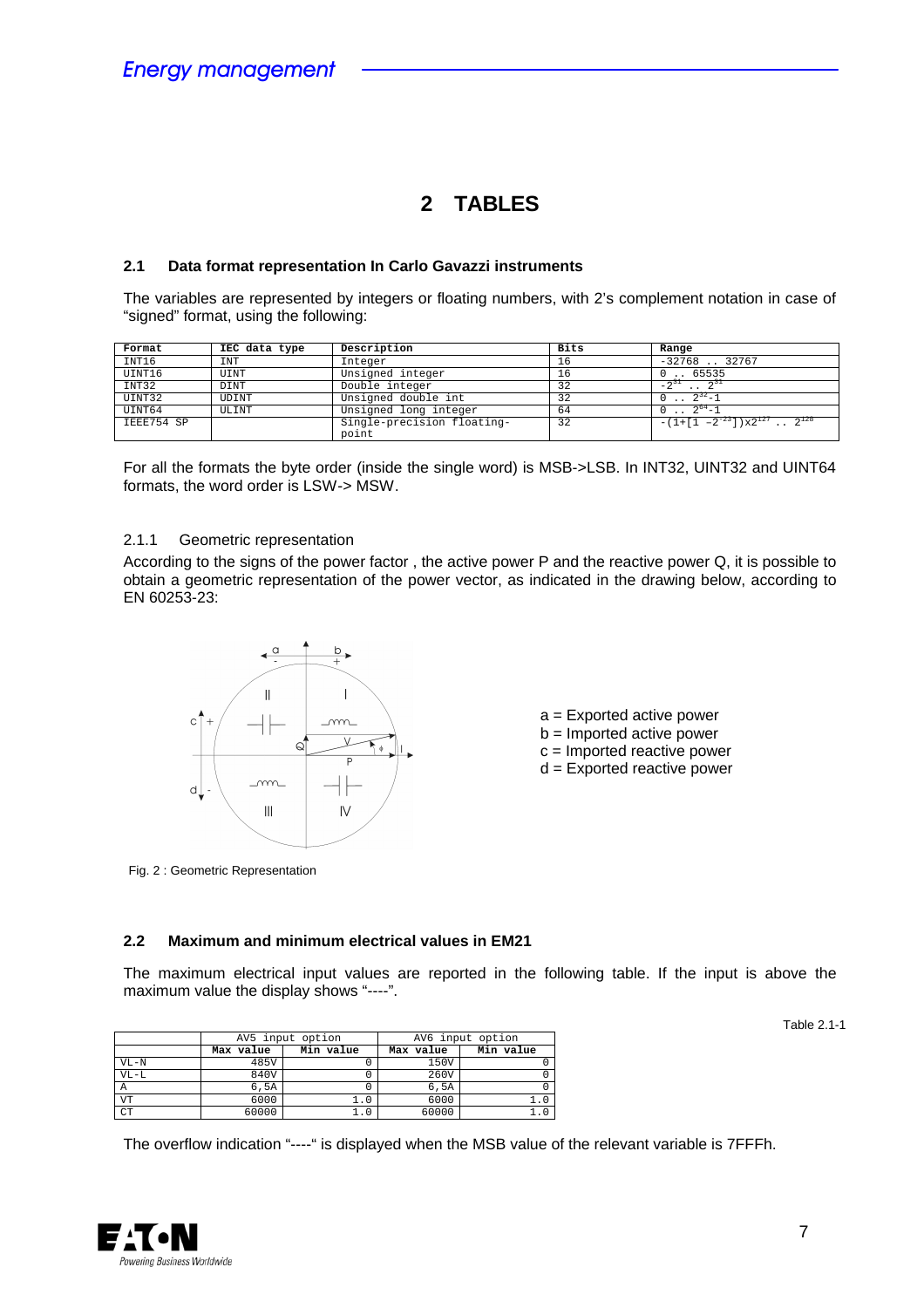#### **2.3 Instantaneous variables and meters**

|                    | <b>MODBUS:</b> read only mode with functions code 03 and 04 |                   | Table 2.3-1                  |                |                                                                                                                                                                              |
|--------------------|-------------------------------------------------------------|-------------------|------------------------------|----------------|------------------------------------------------------------------------------------------------------------------------------------------------------------------------------|
| Modicom<br>address | Physical<br>address                                         | Length<br>(words) | <b>VARIABLE</b><br>ENG. UNIT | Data<br>Format | Notes                                                                                                                                                                        |
| 300001             | 0000h                                                       | $\overline{a}$    | $V L1-N$                     | INT32          |                                                                                                                                                                              |
| 300003             | 0002h                                                       | $\overline{2}$    | $V L2-N$                     | INT32          |                                                                                                                                                                              |
| 300005             | 0004h                                                       | $\overline{2}$    | $V L3-N$                     | INT32          |                                                                                                                                                                              |
| 300007             | 0006h                                                       | $\overline{a}$    | $V L1-L2$                    | INT32          | Value weight: Volt*10                                                                                                                                                        |
| 300009             | 0008h                                                       | $\overline{a}$    | $V L2-L3$                    | INT32          |                                                                                                                                                                              |
| 300011             | 000Ah                                                       | $\overline{a}$    | $V L3-L1$                    | INT32          |                                                                                                                                                                              |
| 300013             | $000$ Ch                                                    | 2                 | A L1                         | INT32          |                                                                                                                                                                              |
| 300015             | 000Eh                                                       | $\overline{2}$    | A L2                         | INT32          | Value weight: Ampere*1000                                                                                                                                                    |
| 300017             | 0010h                                                       | $\overline{a}$    | A L3                         | INT32          |                                                                                                                                                                              |
| 300019             | 0012h                                                       | $\overline{2}$    | W L1                         | INT32          |                                                                                                                                                                              |
| 300021             | 0014h                                                       | $\overline{2}$    | W L2                         | INT32          | Value weight: Watt*10                                                                                                                                                        |
| 300023             | 0016h                                                       | $\overline{2}$    | W L3                         | INT32          |                                                                                                                                                                              |
| 300025             | 0018h                                                       | $\overline{a}$    | VA L1                        | INT32          |                                                                                                                                                                              |
| 300027             | 001Ah                                                       | $\overline{2}$    | VA L2                        | INT32          | Value weight: VA*10                                                                                                                                                          |
| 300029             | 001Ch                                                       | $\overline{2}$    | VA L3                        | INT32          |                                                                                                                                                                              |
| 300031             | 001Eh                                                       | $\overline{2}$    | VAR L1                       | INT32          |                                                                                                                                                                              |
| 300033             | 0020h                                                       | $\overline{a}$    | VAR L2                       | INT32          | Value weight: var*10                                                                                                                                                         |
| 300035             | 0022h                                                       | $\overline{a}$    | VAR L3                       | INT32          |                                                                                                                                                                              |
| 300037             | 0024h                                                       | $\overline{2}$    | V L-N $\Sigma$               | INT32          | Value weight: Volt*10                                                                                                                                                        |
| 300039             | 0026h                                                       | $\overline{2}$    | V L-L $\Sigma$               | INT32          |                                                                                                                                                                              |
| 300041             | 0028h                                                       | $\overline{2}$    | WΣ                           | INT32          | Value weight: Watt*10                                                                                                                                                        |
| 300043             | 002Ah                                                       | $\overline{a}$    | VA Σ                         | INT32          | Value weight: VA*10                                                                                                                                                          |
| 300045             | 002Ch                                                       | $\overline{2}$    | VAR $\Sigma$                 | INT32          | Value weight: var*10                                                                                                                                                         |
| 300047             | 002Eh                                                       | $\mathbf{1}$      | $PF$ $LI$                    | INT16          | Negative values correspond to                                                                                                                                                |
| 300048             | 002Fh                                                       | $\mathbf{1}$      | PF L2                        | INT16          | lead(C), positive value correspond                                                                                                                                           |
| 300049             | 0030h                                                       | $\mathbf{1}$      | PF L3                        | INT16          | to $lag(L)$                                                                                                                                                                  |
| 300050             | 0031h                                                       | 1                 | $PF \Sigma$                  | INT16          | Value weight: PF*1000                                                                                                                                                        |
| 300051             | 0032h                                                       | $\mathbf{1}$      | Phase sequence               | INT16          | The value -1 corresponds to L1-L3-<br>L2 sequence, the value 0<br>corresponds to L1-L2-L3 sequence.<br>The phase sequence value is<br>meaningful only in a 3-phase<br>system |
| 300052             | 0033h                                                       | $\mathbf{1}$      | Hz                           | INT16          | Value weight: Hz*10                                                                                                                                                          |
| 300053             | 0034h                                                       | $\overline{a}$    | $KWh(+)$ TOT                 | INT32          | Value weight: kWh*10                                                                                                                                                         |
| 300055             | 0036h                                                       | $\overline{2}$    | $Kvarh(+)$ TOT               | INT32          | Value weight: kvarh*10                                                                                                                                                       |

#### **2.4 Firmware version and revision code**

| <b>MODBUS:</b> read only mode with functions code 03 and 04 limited to a word at a time |          |         |               |         | Table 2.4-1           |
|-----------------------------------------------------------------------------------------|----------|---------|---------------|---------|-----------------------|
| Modicom                                                                                 | Physical | Lenath  | VARIABLE      | Data    | Notes                 |
| address                                                                                 | address  | (words) | ENG. UNIT     | Format  |                       |
| 300771                                                                                  | 0302h    |         | Version code  | UINT 16 | Value=0: Version "A"  |
| 300772                                                                                  | 0303h    |         | Revision code | UINT 16 | Value=0: Revision "0" |

#### **2.5 Programming lock status**

| <b>MODBUS:</b> read only mode with functions code 03 and 04 limited to a word at a time |          |         |                                                                      |         | Table 2.5-1                                                  |
|-----------------------------------------------------------------------------------------|----------|---------|----------------------------------------------------------------------|---------|--------------------------------------------------------------|
| Modicom                                                                                 | Physical | Length  | VARIABLE                                                             | Data    | Notes                                                        |
| address                                                                                 | address  | (words) | ENG. UNIT                                                            | Format  |                                                              |
| 300773                                                                                  | 0304h    |         | Programming lock (trimmer<br>position in the rear of<br>the display) | UINT 16 | Value=1: programming locked<br>Value=0: programming unlocked |

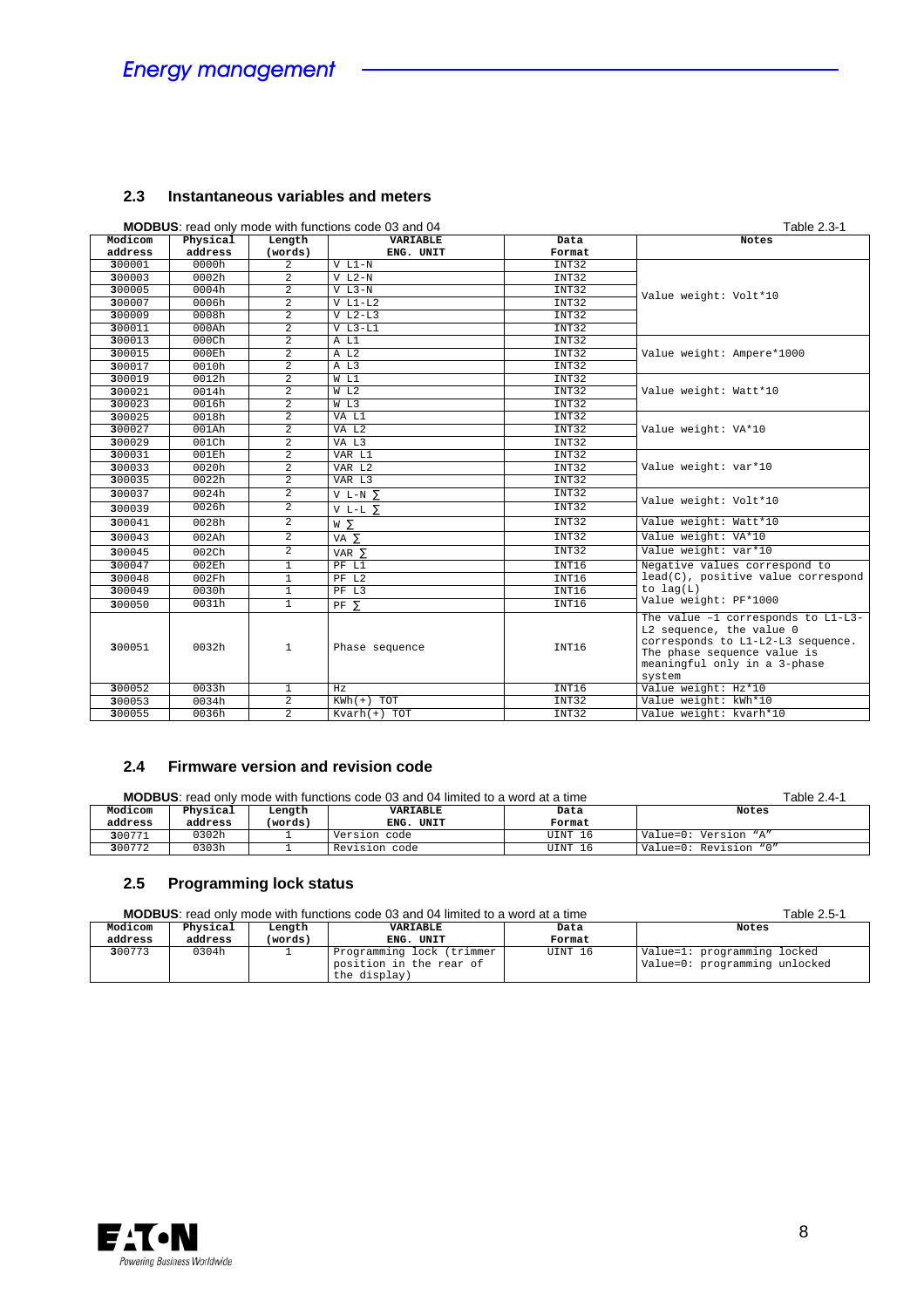#### **2.6 Carlo Gavazzi Controls identification code**

|                                                   | <b>MODBUS:</b> read only mode with functions code 03 and 04 limited to a word at a time | Table 2.6-1 |                        |         |                                |
|---------------------------------------------------|-----------------------------------------------------------------------------------------|-------------|------------------------|---------|--------------------------------|
| Modicom<br>Physical<br>Length<br>VARIABLE<br>Data |                                                                                         |             |                        | Notes   |                                |
| address                                           | address                                                                                 | (words)     | ENG. UNIT              | Format  |                                |
| 300012                                            | 000Bh                                                                                   |             | Carlo Gavazzi Controls | UINT 16 | Value=57: EM21 AV5 input model |
|                                                   |                                                                                         |             | identification code    |         | Value=58: EM21 AV6 input model |
|                                                   |                                                                                         |             |                        |         |                                |

#### **2.7 Programming parameter tables**

#### 2.7.1 Password configuration menu

| <b>MODBUS:</b> read and write mode |                     |                   |                          |                |                                                      |
|------------------------------------|---------------------|-------------------|--------------------------|----------------|------------------------------------------------------|
| Modicom<br>address                 | Physical<br>address | Length<br>(words) | VARIABLE<br>UNIT<br>ENG. | Data<br>Format | Notes                                                |
| 304097                             | 1000h               |                   | PASSWORD                 | UINT 16        | Minimum valid value: Od<br>Maximum valid value: 999d |

#### 2.7.2 "Application" menu

|         | <b>MODBUS:</b> read and write mode |         |                     |         | Table 2.7-2                                          |
|---------|------------------------------------|---------|---------------------|---------|------------------------------------------------------|
| Modicom | Physical                           | Length  | VARIABLE            | Data    | Notes                                                |
| address | address                            | (words) | ENG. UNIT           | Format  |                                                      |
| 304098  | 1001h                              |         | Type of application | UINT 16 | Value=0: "A" application<br>Value=1: "B" application |
|         |                                    |         |                     |         | Value=2: "C" application                             |

#### 2.7.3 System configuration menu

| <b>MODBUS:</b> read and write mode |  |
|------------------------------------|--|
|------------------------------------|--|

|                    | <b>MODBUS:</b> read and write mode |                   |                       |                | Table 2.7-3                                       |
|--------------------|------------------------------------|-------------------|-----------------------|----------------|---------------------------------------------------|
| Modicom<br>address | Physical<br>address                | Length<br>(words) | VARIABLE<br>ENG. UNIT | Data<br>Format | Notes                                             |
| 304099             | 1002h                              |                   | Measuring system      | UINT 16        | Value=0: "3Pn"<br>Value=1: "3P1"<br>Value=2: "2P" |
|                    |                                    |                   |                       |                | Value= $3: "1P"$<br>Value=4: "3P"                 |

#### 2.7.4 PT and CT configuration menu

**MODBUS**: read and write mode Table 2.7-4

| Modicom | Physical | Length  | VARIABLE                  | Data    | Notes                             |
|---------|----------|---------|---------------------------|---------|-----------------------------------|
| address | address  | (words) | ENG. UNIT                 | Format  |                                   |
| 304100  | 1003h    |         | Current transformer ratio | UINT 32 | Value min = 10 (CT=1,0)           |
|         |          |         |                           |         | Value max = $600000$ (CT=60000.0) |
| 304102  | 1005h    |         | Voltage transformer ratio | UINT 32 | Value min = 10 (VT=1.0)           |
|         |          |         |                           |         | Value max = $60000$ (VT=6000.0)   |